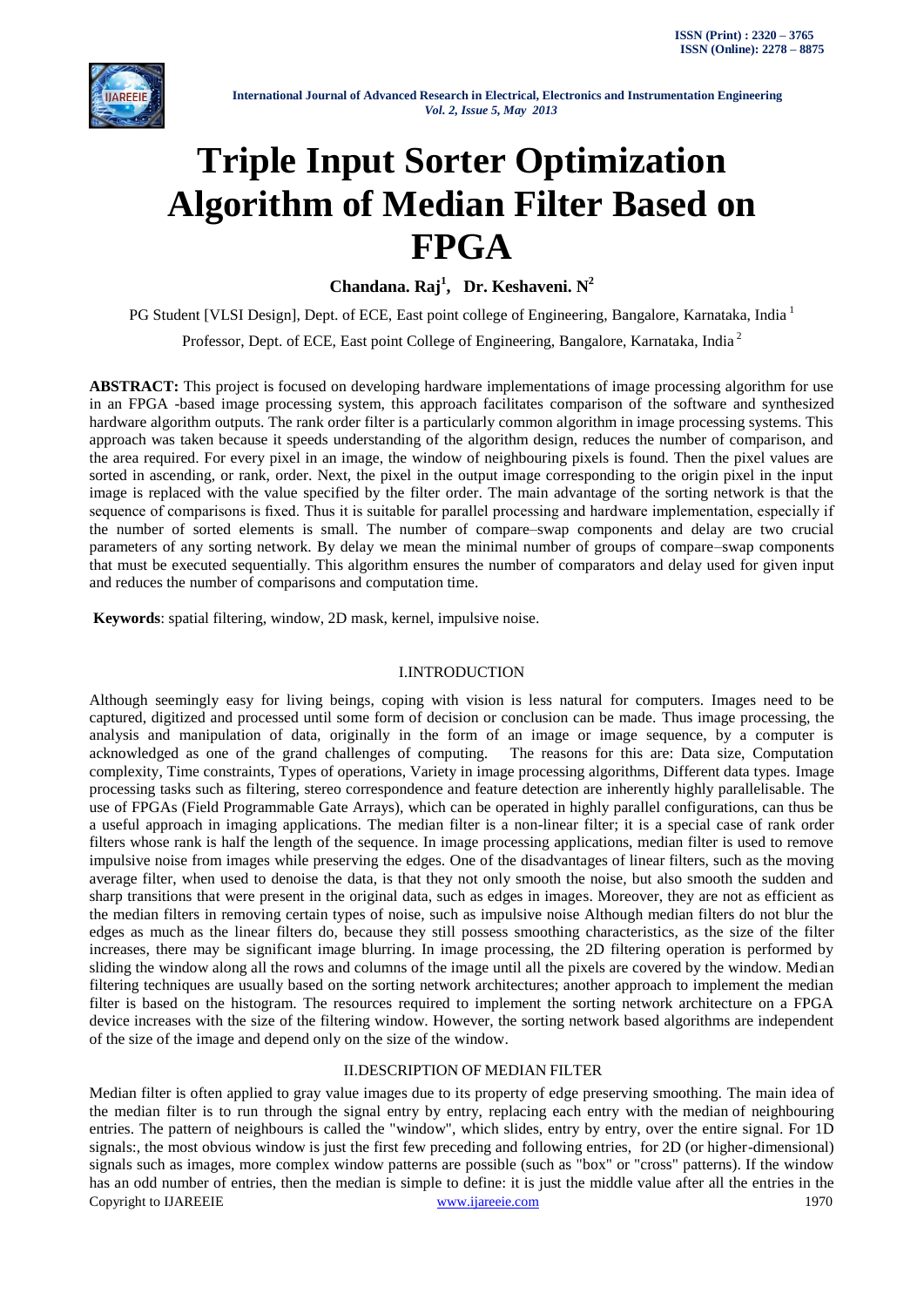

window are sorted numerically [2]. For an even number of entries, there is more than one possible median, see [median](http://en.wikipedia.org/wiki/Median) for more details. Like the [mean filter,](http://homepages.inf.ed.ac.uk/rbf/HIPR2/mean.htm) the median filter considers each pixel in the image in turn and looks at its nearby neighbours to decide whether or not it is representative of its surroundings. Instead of simply replacing the pixel value with the mean of neighbouring pixel values, it replaces it with the median of those values [1]. The median is a more robust average than the mean and so a single very unrepresentative pixel in a neighbourhood will not affect the median value significantly. Since the median value must actually be the value of one of the pixels in the neighbourhood, the median filter does not create new unrealistic pixel values when the filter straddles an edge. For this reason the median filter is much better at preserving sharp edges than the mean filter. In general, the median filter allows a great deal of high spatial frequency detail to pass while remaining very effective at removing noise on images where less than half of the pixels in a smoothing neighbourhood have been effected. To find the median it is necessary to sort all the values in the neighbourhood into numerical order and this is relatively slow, even with fast sorting algorithms such as quick sort. The basic algorithm can, however, be enhanced somewhat for speed. A common technique is to notice that when the neighbourhood window is slid across the image, many of the pixels in the window are the same from one step to the next, and the relative ordering of these with each other will obviously not have changed. To apply the mask means to centre it in a pixel, evaluating the covered pixel brightness's and determining which brightness value is the median value [4]. The median value is determined by placing the brightness's in ascending order and selecting the centre value.

#### III.ARCHITECTURE

Requiring on the median value, then there is no need for sorting the .whole window. An optimized version of the Bubble sorter is presented in Figure 1, for the special case of a 3x3 window. The architecture is based on a Triple Input Sorter [6] and consists of the following stages Stage 1: Sorts the elements of each window column. Stage 2: Sorts the elements of each window row. Stage 3: The median is finally obtained by sorting the cross diagonal and picking up the middle value. Only three results are guaranteed to be placed in the right place: the maximum, the minimum and the median; this saves a great deal of logic. The main component in this design is a Triple Input Sorter (which is based on a dual input sorter), Triple Input Sorter based algorithm (TIS) which is an optimized version of the Bubble sort algorithm for the special case of a 3x3 window size which is as shown in fig2. During the median filter step 9 neighbouring pixels including the centre pixel are assigned to three row extractors for shortening the searching time of the median value. At first, each row extractor extracts the median value of three pixels in its row. The three row extractors work in parallel, which is one operation level parallel. Then, the final median extractor calculates the median value of the output values of three row extractors. This improvement will greatly expedite the process of median searching [5].

| Pl | P2 | P3 |
|----|----|----|
|    |    |    |
| P4 | P5 | P6 |
|    |    |    |
| Ρ7 | P8 | P9 |
|    |    |    |

Fig. 1 Median filter window with pixels arranged according to their intensities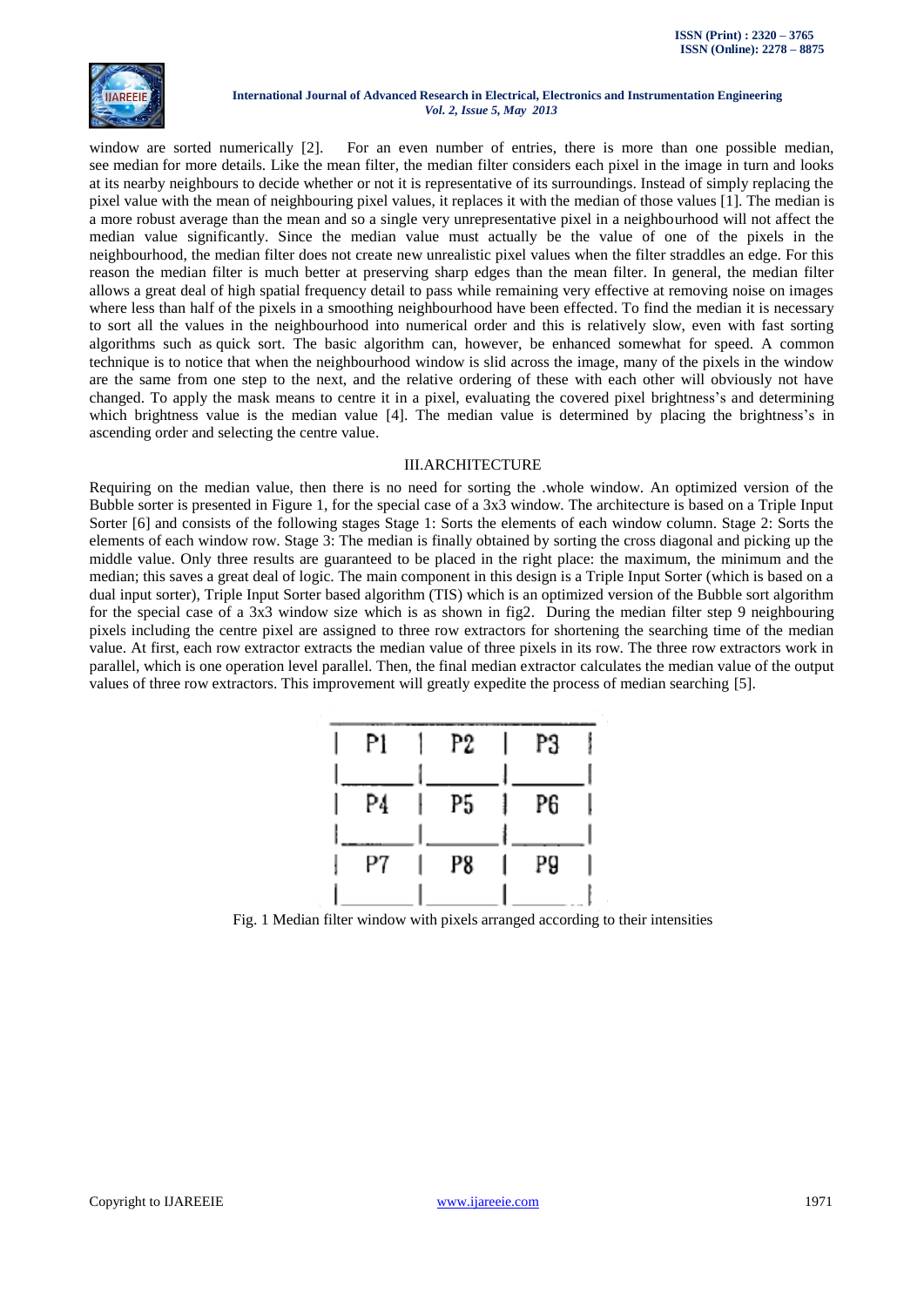



Fig. 2 block diagram of 3x3 triple input sorter based median filter design

#### Equations:

In simple terms, scanning through the image pixels by a  $3 * 3$  matrix calculate the median by sorting the values then we replace the pixel being considered with the middle pixel value (if we have even number of pixels then we use average of the two middle pixel), as shown in fig1

The classic median filter is also a subset of a more general set of filters, called *rank order* filters, which are themselves a subset of stack filters [7]. As in median filtering, a 2-D rank order filter consists in passing a PxQ window over an image and computing a result pixel from the sample pixel values  $S = (S1, S2, \ldots, SP^*Q)$  within the window. The basic 2D  $(3 * 3)$  median filter is characterized by the following equation:

OUTPUT(x, y) = MED{ PI, **P2, P3, P4, P5, P6, P7, P8, P9)**

OUTPUT(x, y), which is the median **data of** these nine pixels, will replace the central point **P5.**

 $OUTPUT(x, y) = MED { MIN[S], P5, MAX[S]}$ 

Where S is the set of samples surrounding the central point except its horizontal neighbors (P4, **P6),** S = {PI, *P2, P3, P7, P8, P9)*

MIN[S] is the minimum data of S, and MAX[S] is the maximum data of *S.*

# IV.SYSTEM IMPLEMENTATION

A. *System overview:* Prior to any hardware design, the software versions of the algorithms are created in MATLAB. Using MATLAB procedural routines to operate on images represented as matrix data, these software algorithms were designed to resemble the hardware algorithms as closely as possible. This approach was taken because it speeds understanding of the algorithm design. In addition, this approach facilitates comparison of the software and synthesized hardware algorithm outputs. When the median filter must be carried out in real time, the software implementation in general purpose processors does not usually give good results.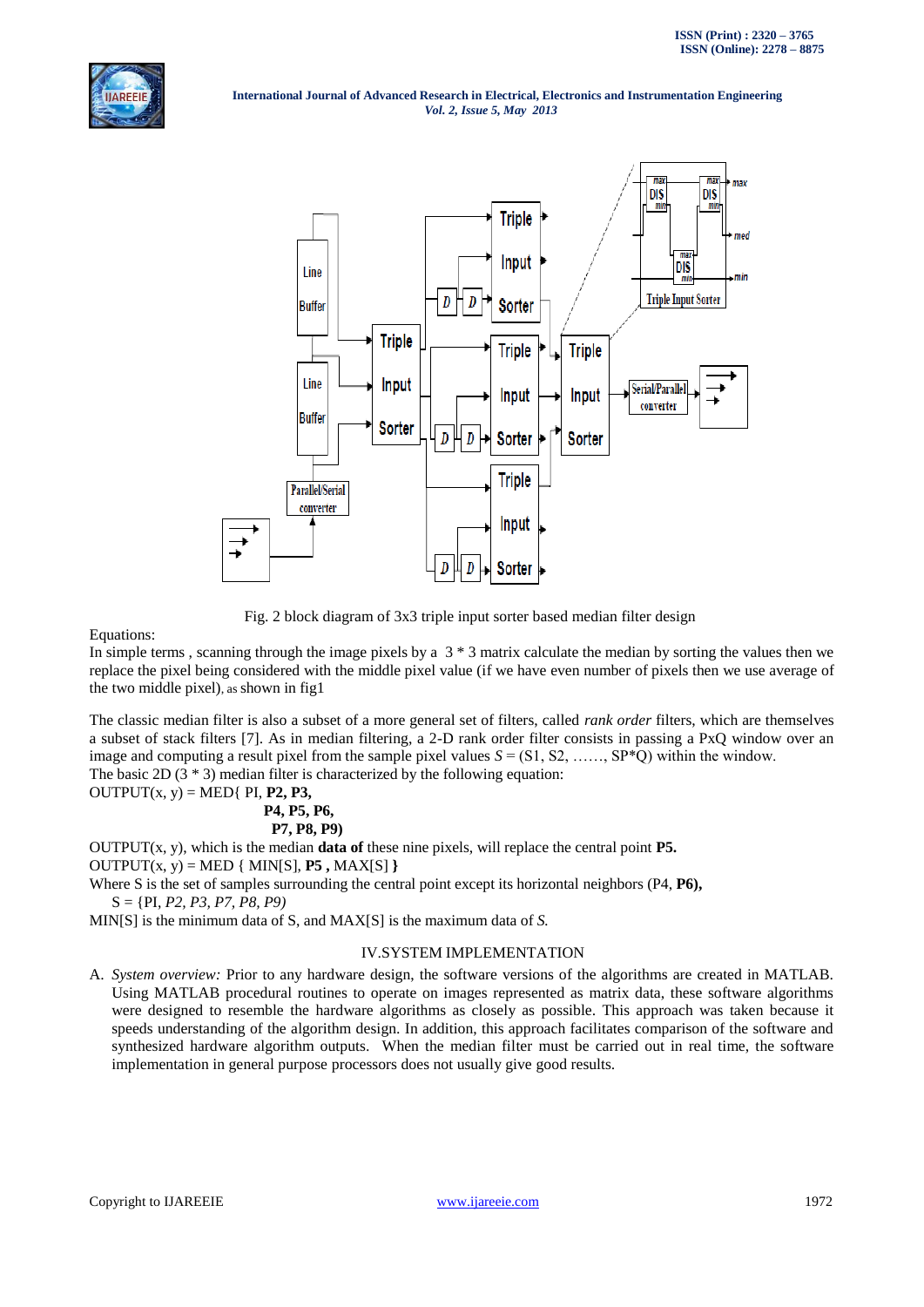



Fig. 3 Block diagram of Image median filtering

Reconfigurable computing architectures [1], [2] are sufficiently flexible so that new operations can be implemented in the existent hardware, and they are quite quick for real-time execution. Conversion of a colour image to gray scale is not unique; different weighting of the colour channels effectively represent the effect of shooting black-and-white film with different-colored [photographic filters.](http://en.wikipedia.org/wiki/Photographic_filter) Real time images from web cam are taken and processed in matlab which first converts the real time color image to gray scale, which is in turn converted to text file which is given as a input to median filter on FPGA through Xilinx which process in finding the median value of image by removing the salt and pepper noise present in image without any blurring of image by edge preservation and is back converted using matlab.

B. *Hardware implementation of median filter module:* A sorting algorithm is an [algorithm](http://en.wikipedia.org/wiki/Algorithm) that puts elements of a [list](http://en.wikipedia.org/wiki/List_(computing)) in a certain [order.](http://en.wikipedia.org/wiki/Total_order) Efficient [sorting](http://en.wikipedia.org/wiki/Sorting) is important for optimizing the use of other algorithms (such as [search](http://en.wikipedia.org/wiki/Search_algorithm) and [merge](http://en.wikipedia.org/wiki/Merge_algorithm) algorithms) which require input data to be in sorted lists. Bubble sort is a simple sorting algorithm. Median filtering techniques are usually based on the sorting network architectures, These sorting networks use compare and delay units to implement the median filter. The incoming pixels are passed through a network of comparators and swapping units - the comparator units compare two to three incoming pixels at once and then the swapping unit sorts them accordingly. The algorithm starts at the beginning of the data set. It compares the first two elements, and if the first is greater than the second, it swaps them. It continues doing this for each pair of adjacent elements to the end of the data set. It then starts again with the first two elements, repeating until no swaps have occurred on the last pass. Because we can get the maxim value or the minimum value of 3 data by doing 2 comparisons, and get the median value or the ordering of 3 data by doing 3 comparisons, we design 4 different comparators, such as ordering comparator, minimum comparator, median comparator and maxim comparator [5]. The hardware structures of the 4 comparators are given in figure 3. the processing element is basic processing unit, which is designed for comparing 2 input data. D stands for D flip-flop, whose function is to make a single-circle delay. It is used for synchronizing the calculation here. Because the proposed algorithm needs to storage two groups temporary data in current processing, we design two D flip-flops to realize this function [1]. The data's will be sent to the ordering comparator ordinally for data ordering, and the results will be send to next different comparators. Before the second comparing, the data need 2 circle delay to distinguish the circle order of input data by two D flipflops. The second comparing results will be sent to the final median comparator to get the final result.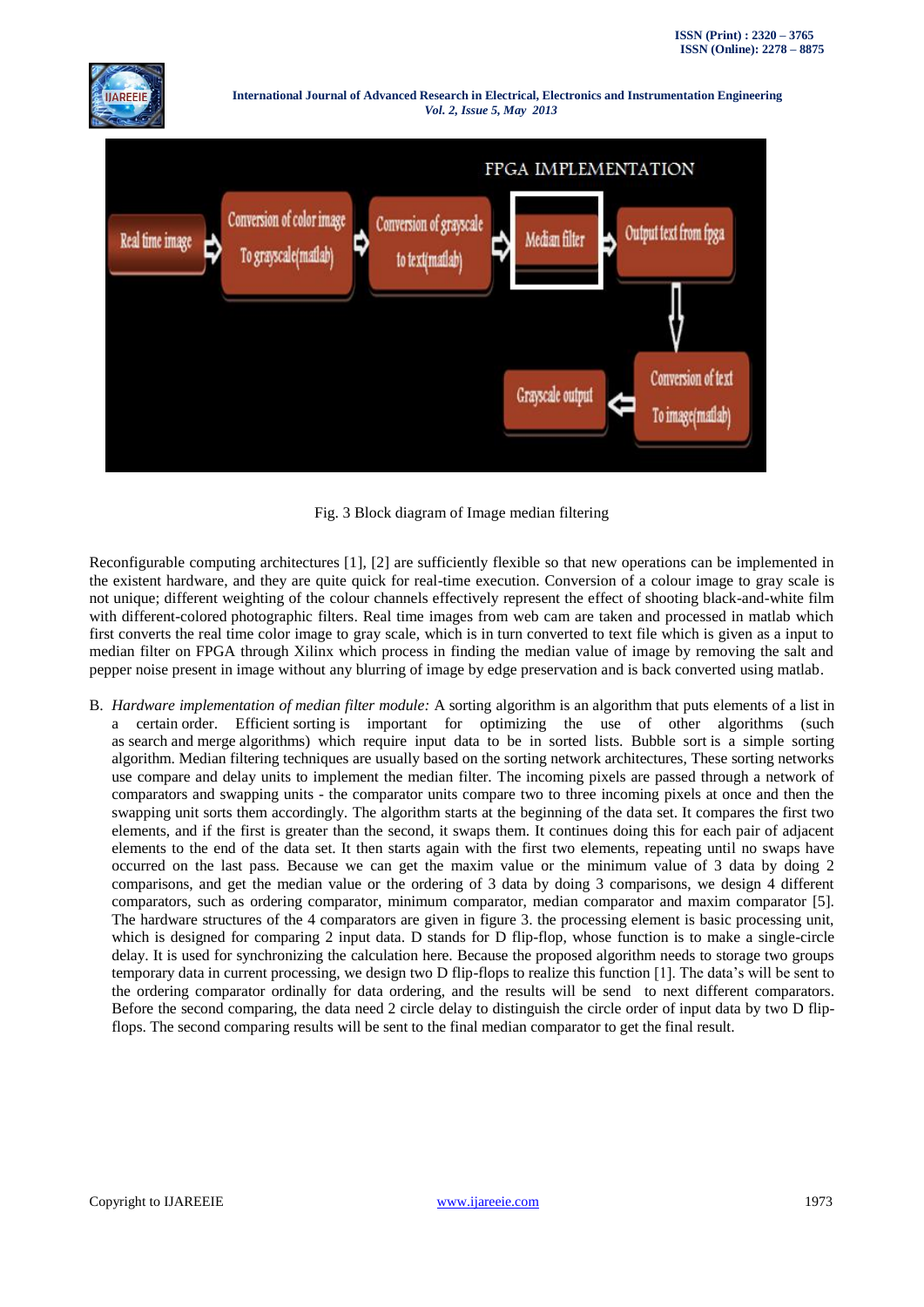



Fig. 4 Hardware module of median filter

The median value will be the middle value of the sorting network. It utilize 3*×*3 masks, which means that processing each pixel, as the pixels in the boundary of each section, needs eight pixels around it. In order to deal with the boundary problem, each section contains four more rows of pixels than half input image. The four extra rows are responsible for processing a boundary row.

# V.RESULT

This algorithm is applied for 3x3 median filter on a real time image. since median filter Is very effective in removing the salt and pepper noise more effectively in gray scale the real time color image is converted to gray scale and the processing is carried out as shown in fig. 5.a



Fig. 5.a. color to grayscale conversion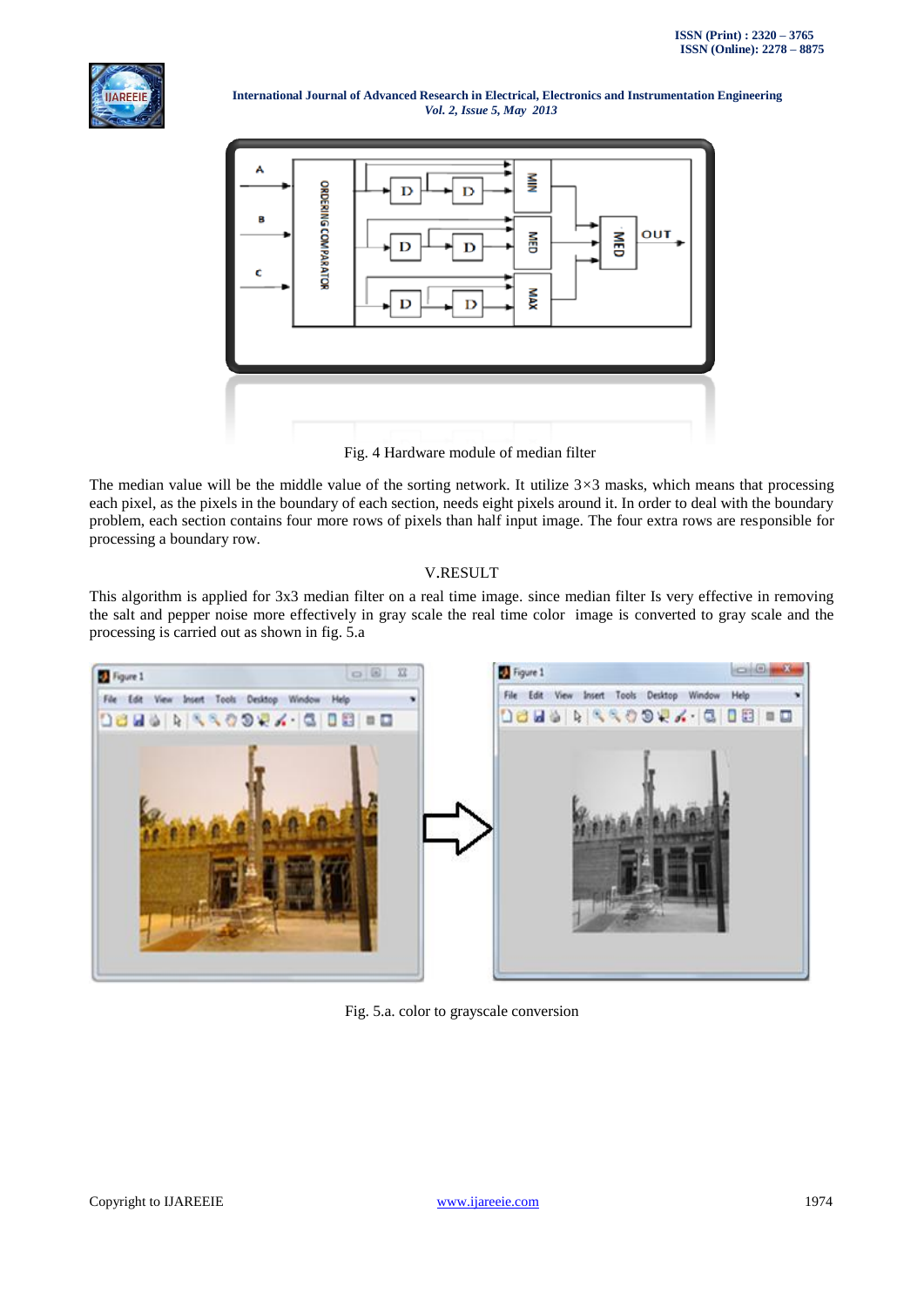

| $\mathbf{x}$<br>▣<br>Editor - C:\Users\chandana\Desktop\med and final ou |                                      |                 |                 |                     |                           |  |  |  |  |
|--------------------------------------------------------------------------|--------------------------------------|-----------------|-----------------|---------------------|---------------------------|--|--|--|--|
| File                                                                     | Edit<br>Text                         | Go<br>Tools     | Debug           | Desktop             | X F<br>'N<br>$\mathbf{x}$ |  |  |  |  |
| t                                                                        | ¥                                    |                 |                 | АÅ                  | ≫∣                        |  |  |  |  |
| 帽<br>Î,                                                                  | 댸<br>1.0<br>$\overline{\phantom{a}}$ | ÷<br>÷          | 1.1<br>$\times$ | <b>x4 x4</b>        |                           |  |  |  |  |
|                                                                          | 201<br>1                             |                 |                 |                     | <b></b><br>┻              |  |  |  |  |
|                                                                          | 2<br>201                             |                 |                 |                     | img2text.m<br>$\times$    |  |  |  |  |
|                                                                          | 3<br>200                             |                 |                 |                     | sd.txt<br>×               |  |  |  |  |
|                                                                          | 4<br>199                             |                 |                 |                     |                           |  |  |  |  |
|                                                                          | 5<br>200                             |                 |                 |                     |                           |  |  |  |  |
|                                                                          | 6<br>200                             |                 |                 |                     |                           |  |  |  |  |
|                                                                          | 7<br>200                             |                 |                 |                     |                           |  |  |  |  |
|                                                                          | 8<br>199                             |                 |                 |                     |                           |  |  |  |  |
|                                                                          | 9<br>198                             |                 |                 |                     |                           |  |  |  |  |
| 10                                                                       | 199                                  |                 |                 |                     |                           |  |  |  |  |
| 11                                                                       | 200                                  |                 |                 |                     |                           |  |  |  |  |
| 12                                                                       | 200                                  |                 |                 |                     |                           |  |  |  |  |
|                                                                          |                                      |                 |                 |                     | ┯                         |  |  |  |  |
|                                                                          |                                      | plain text file | Ln 1            | Col 1<br><b>OVR</b> |                           |  |  |  |  |

Fig 5. b Text format of grayscale image

The fig.5.b shows the text format of the gray scale image done in Matlab, which is then given as input to FPGA for median filtering.

| rave - default             |     |     |     |      |      |        |      |      |     |     |         |                  |     |              |
|----------------------------|-----|-----|-----|------|------|--------|------|------|-----|-----|---------|------------------|-----|--------------|
| Messages                   |     |     |     |      |      |        |      |      |     |     |         |                  |     |              |
| /median_top_tb/clk<br>0    |     |     |     |      |      |        |      |      |     |     |         |                  |     |              |
| /median_top_tb/rst<br>10   |     |     |     |      |      |        |      |      |     |     |         |                  |     |              |
| /median_top_tb/dat 153     | 222 |     | 198 | 181  | 189  | 1171   | 153  | ĭ147 | 162 | 157 | 166     | 182 <sub>1</sub> | 154 |              |
| /median_top_tb/dat 222     | 221 |     |     |      |      | 1222   |      |      |     |     |         |                  |     |              |
| 147<br>/median_top_tb/in_p | 222 | 198 | 181 | 1189 | 1171 | 153    | 147  | 162  | 157 | 166 | $182 -$ | 154              |     | $\sqrt{151}$ |
| /median_top_tb/op_p 222    | 221 |     |     |      |      |        | 1222 |      |     |     |         |                  |     |              |
|                            | --  |     |     | .    |      | $\sim$ | . .  |      |     |     |         |                  |     |              |

Fig. 5. c simulation results of grayscale image

Fig.5.c shows the simulation results of the median value calculation with very less computation from the first output to the last output, which has the great impact on the speed of image processing on real time application. The computation time from reset output to the first output available is comparatively smaller than the traditional median filtering algorithm.



Fig. 5.d. Matlab Results of median filter with filtered and denoised output image in grayscale Fig 5.d shows the Matlab output with real time color image getting converted to grayscale and median filtering on FPGA is performed, as it is very effective in removing the impulsive noise like salt and pepper noise without any blurring of original image.